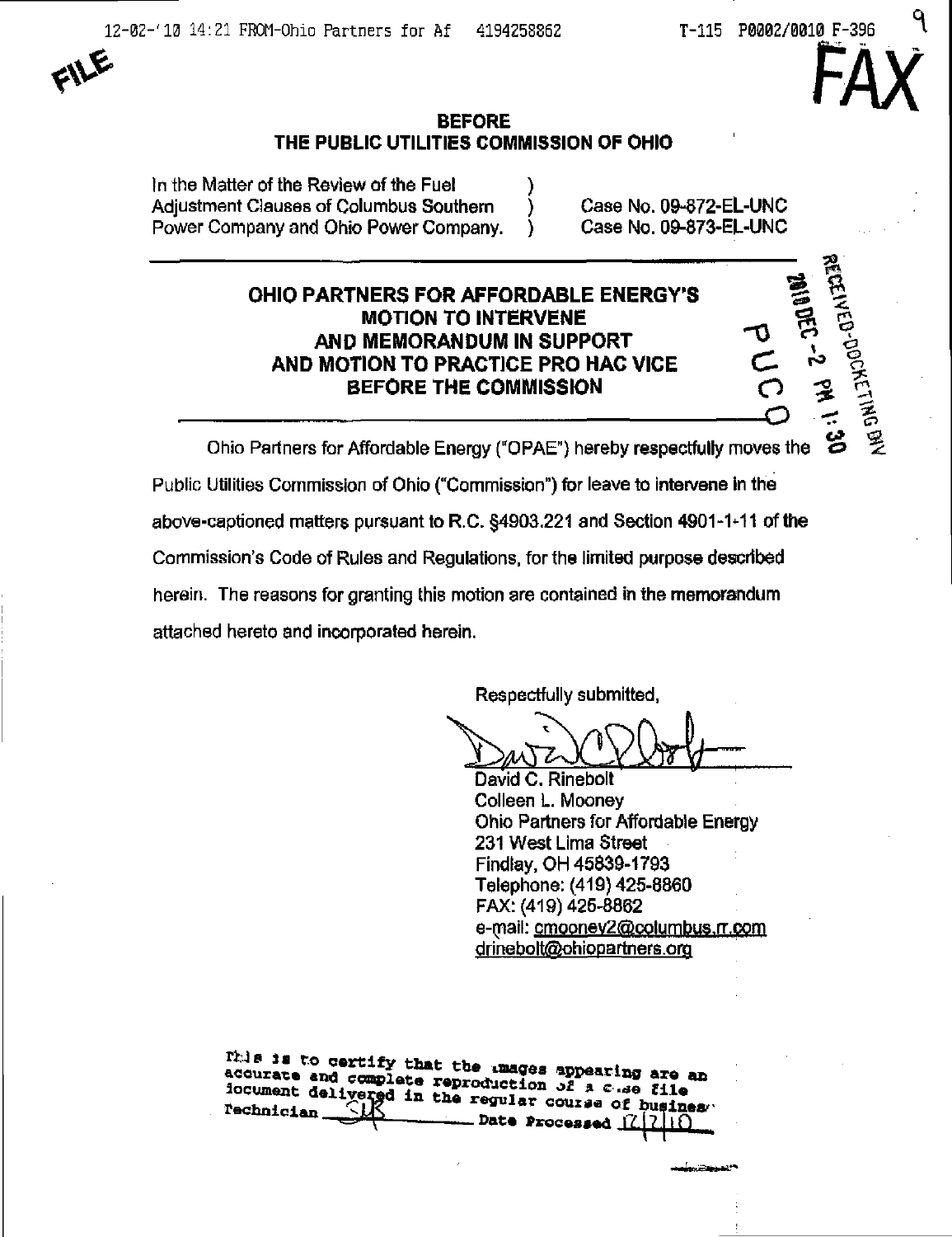### **BEFORE** THE PUBLIC UTILITIES COMMISSION OF OHIO

In the Matter of the Review of the Fuel Adjustment Clauses of Columbus Southern ) Case No. 09-872-EL-UNC Power Company and Ohio Power Company. ) Case No. 09-873-EL-UNC

## MEMORANDUM IN SUPPORT OF MOTION TO INTERVENE

Ohio Partners for Affordable Energy ("OPAE") should be permitted to intervene in these matters pursuant to Section 4903.22.1, Revised Code, and the Commission's Rules and Regulations contained in Rule 4901-01-11 of the Ohio Administrative Code. The above-referenced matters concern the review of the fuel adjustment clauses of Columbus Southern Power Company and Ohio Power Company (together, "Companies"). Although the hearing in these cases has already concluded, OPAE should be granted intervention because OPAE is an intervenor in Case No. 10-1261- EL-UNC, the docket concerning the annual Significantly Excessive Earnings Test ("SEET") made pursuant to Revised Code Section 4928.143(F) and Rule 4901:1-35- 10, Ohio Administrative Code. On November 30, 2010, AEP-Ohio, the Staff ofthe Public Utilities Commission of Ohio, the Ohio Hospital Association, the Ohto Manufacturers Association, the Kroger Company ("Kroger"), and Ormet filed a stipulation and recommendation purporting to resolve the issues in the SEET docket as well as the issues in the two FAC dockets. OPAE opposes this stipulatfon and recommendation and therefore requests intervention in the above-reference dockets that were included in the stipulation and recommendation.

In determining whether to permit intervention, the following criteria are to be considered: the nature of the person's interest; the extent to which that interest is represented by existing parties; the person's potential contribution to a just and expeditious resolution of the proceeding; and, whether granting the intervention will

- 1 -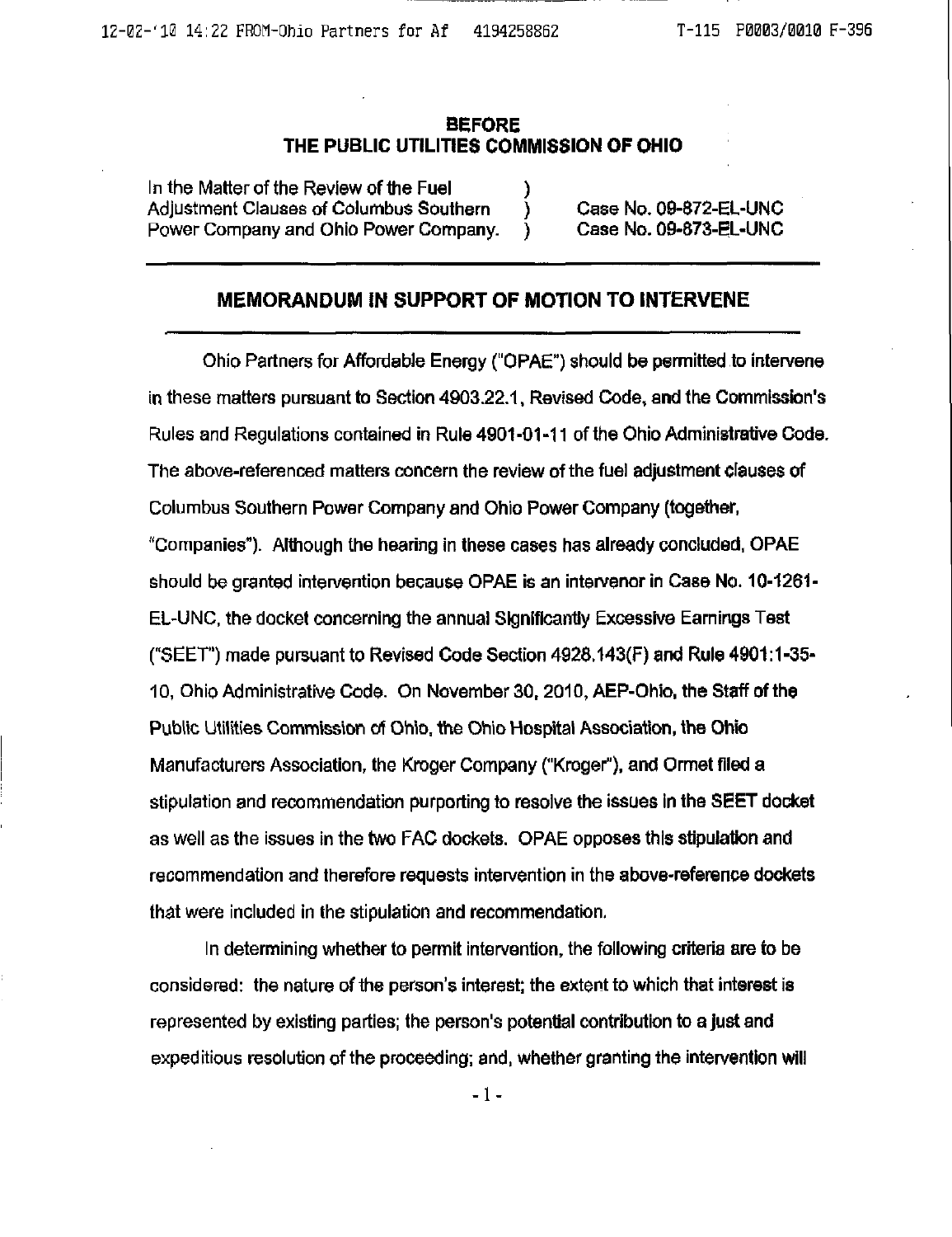unduly delay or unjustly prejudice any existing party. OPAE meets all four criteria for intervention in these matters.

OPAE is an Ohio corporation with a stated purpose of advocating for affordable energy policies for low and moderate income Ohioans; as such, OPAE has a real and substantial interest in these proceedings, which concern the fuel adjustment clauses of the Companies. Additionally, OPAE includes as members non-profit organizations located in the service areas that will be affected tiy these proceedings.'' Moreover, many of OPAE's members are community action agencies. Under the federal legislation authorizing the creation and funding of these agencies, originally known as the Economic Opportunity Act of 1964, community action is charged with advocating for low-income residents of their communities. $^2$ 

 $^1$  A list of OPAE members can be found on the website: [www.ohiopartners.org.](http://www.ohiopartners.org)

<sup>&#</sup>x27; See42U.S.C,672;

The purposes of this subtitle are-

<sup>(1)</sup> to provide assistance to States and local communities, working through a network of community action agencies and other neighborhood-based organizations, for ihe reduction of poverty, the revitalization of low-income communities, and the empowerment of low-Income families and individuals in rural and urban areas to become fully self-sufficient (particularly femilies who are attempting to transition off a State program carried out under part A of title IV of the Social Security Act (42 U.S.C. 601 et seq.)); and

<sup>(2)</sup> to accomplish the goate described in paragraph (1) through-

<sup>(</sup>A) the sirenglhening of community capabilities for planning and coordinating the use of a broad range of Federal, State, local, and other assistance (including private resources) related to the eiimination of poverty, so that this assistance can be used in a manner responsive to local needs and conditions;

<sup>(</sup>B) the organization of a range of services related to the needs of low-income families and individuals, so that these services may have a measurable and potentially major impact on the causes of poverty in the community and may help the families and individuals to achieve self-sufficiency;

<sup>(</sup>C) the greater use of innovative and effective community-based approaches to attacking the causes and effects of poverty and of community breakdown;

<sup>(</sup>D) the maximum participation of residents of the low-income communities and members of the groups served by programs assisted through the block grants made under this subtitle to empower such residents and members to respond to the unique problems and needs within their communities; and

<sup>(</sup>E) the broadening of the resource base of programs directed to the elimination of poverty so as to secure a more active role in the provision of services for-

<sup>(</sup>j) private, religious, charitable, and neighborhood-based organizations; and

<sup>(</sup>ii) individual citizens, and business, tabor, and professional groups, who are able to infiijence the quantity and quality of opportunities and services for the poor.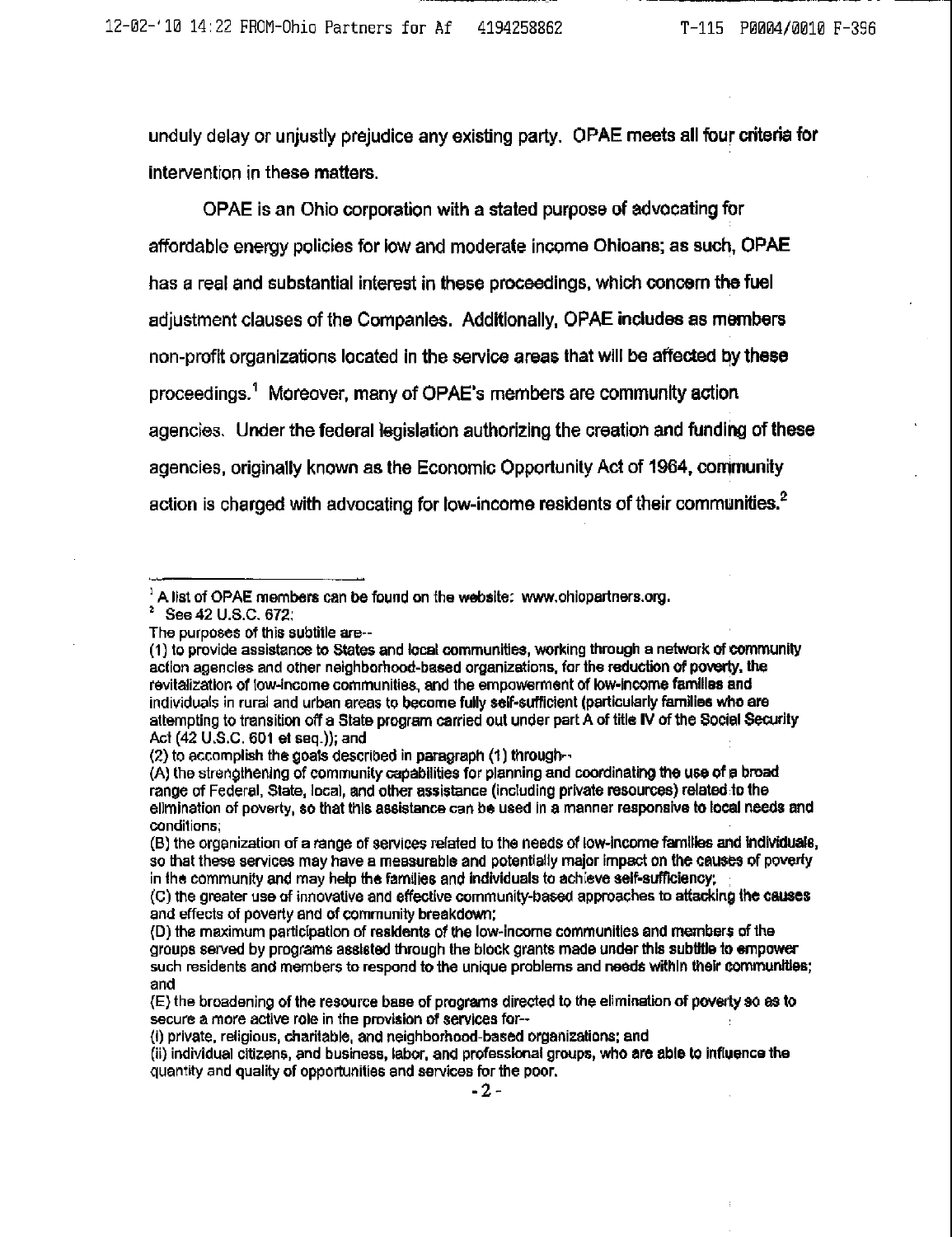OPAE also provides essential services in the form of bill payment assistance programs and weatherization and energy efficiency sen^ices to low income customers of the Companies. OPAE members are also ratepayers of the Companies. Further, OPAE has been recognized by the Commission in the past as an advocate for consumers and particularly low-income consumers, all of whom will be affected by the outcome of these proceedings.

OPAE's primary interest in this case is to protect the interests of low and moderate income Ohioans and OPAE members whose provision of electric service will be affected by these proceedings. Although the hearing in these matters has concluded, OPAE should be granted intervention for the limited purpose of opposing the stipulation and recommendation filed in these dockets on November 30,2010. If granted intervention, OPAE will not attempt to add to the record in these proceedings except tor purposes of opposing the November 30.2010 stipulation and recommendation. OPAE will require the opportunity to review the record in these causes, an opportunity due any litigant-and, will request an extension of the procedural schedule In a separate filing. OPAE's purpose for requesting intervention is to allow OPAE the opportunity to offer input on the November 30,2010 stipulation and recommendation in all dockets in which it was filed.

Moreover, statutes and rules governing intervention should be liberally construed in favor of intervention. This includes late requests for intervention. The Commission has granted late requests for intervention In other electric utility matters, and even in the SEET docket where the Commission granted Kroger's untimely request for limited intervention. Entry (December 1, 2010) at 4. OPAE's request for intervention, like Kroger's request, is limited to a specific purpose and, therefore, reasonably made.

3-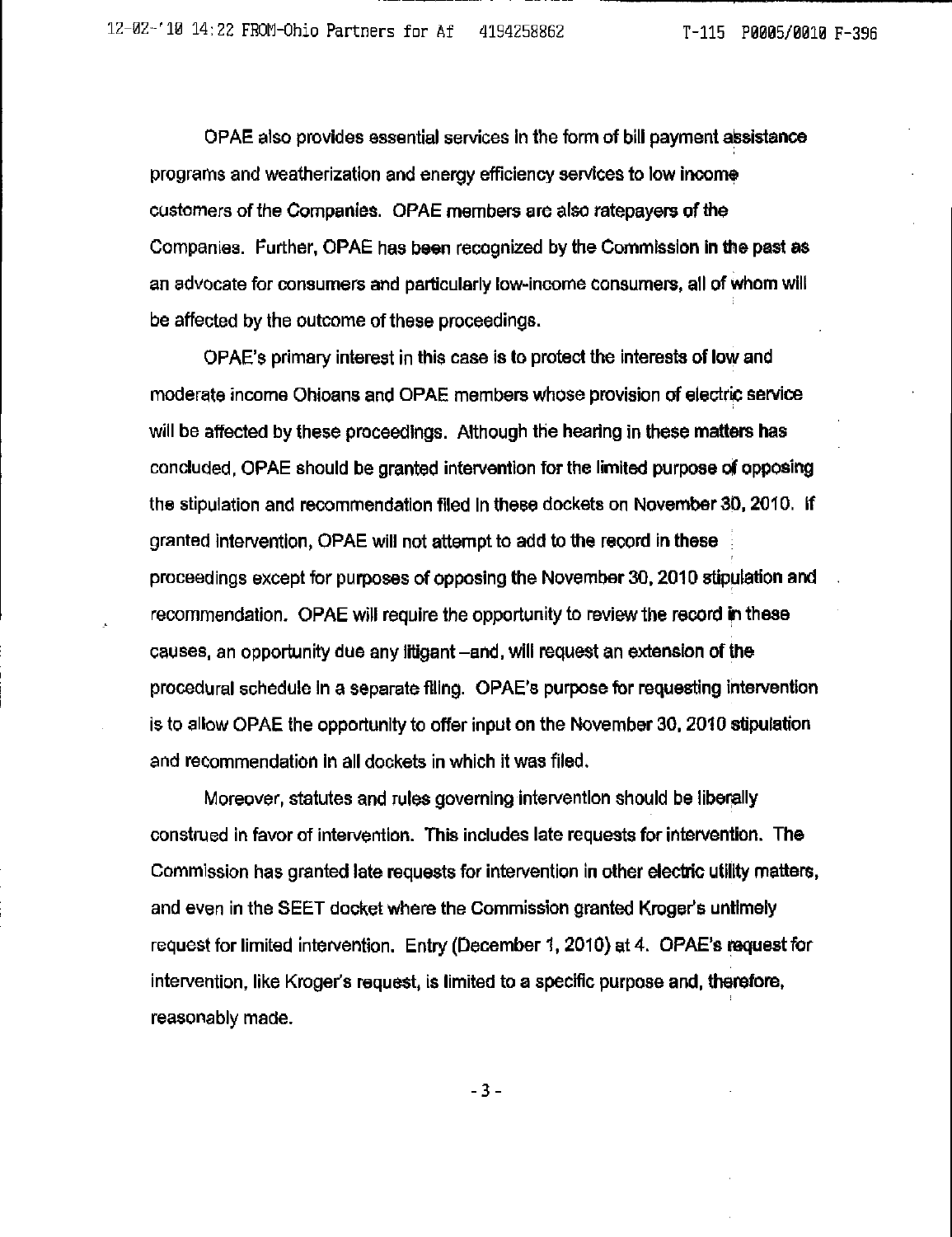For the above reasons, OPAE has a direct, real and substantial interest in these matters. The disposition of these matters may impair or impede OPAE's ability to protect its interests. No other party to the matters will adequately represent the interests of OPAE. OPAE is a rare organization that serves as an advocate, service provider and nonprofit customer group. No other party represents this group of interests. OPAE's participation in these matters will not cause undue delay, will not unjustly prejudice any existing party, and will contribute to the just and expeditious resolution of the issues raised by these proceedings. Therefore, OPAE's Intervention in these proceeding should be granted for the limited purpose of opposing the stipulation and recommendation filed In these proceedings on November 30.2010.

Respectfully submitted,

Colleen L. Mooney David C. Rinebolt Ohio Partners for Affordable Energy 231 West Lima Street Findlay, OH 45840 Telephone: (419)425-8860 FAX: (419) 425-8862 cmooney2@columbus.rr.com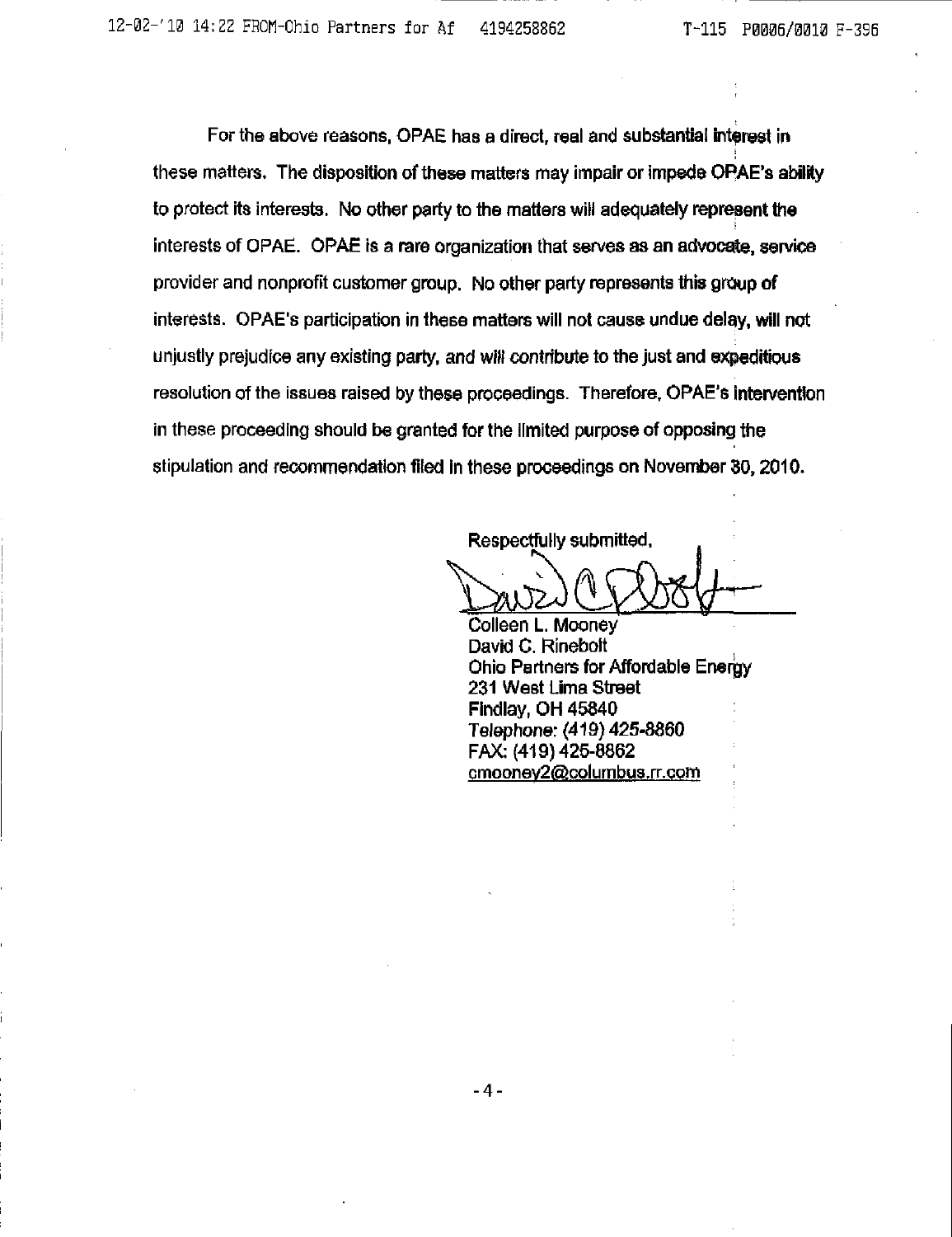#### BEFORE THE PUBLIC UTILITIES COMMISSION OF OHIO

In the Matter of the Review of the Fuel Adjustment Clauses of Columbus Southern (a) Case No. 09-872-EL-UNC<br>Power Company and Ohio Power Company. (a) Case No. 09-873-EL-UNC Power Company and Ohio Power Company. )

## MOTION TO ADMIT DAVID C. RINEBOLT TO PRACTICE PRO HAC VICE BEFORE THE COMMISSION

Pursuant to Rule 4901-1-08(B) of the Ohio Administrative Code, Colleen L. Mooney (0015668), an attorney licensed to practice in the State of Ohio, respectfully petitions the Commission to permit David C. Rinebolt to practice pro hac vice before the Commission in the above-referenced cases. Mr. Rinebolt represents Ohio Partners for Affoniable Energy, which is an Ohio corporation engaged in advocating for affordable energy policies.

Mr. Rinebolt graduated from the Columbus School of Law of the Catholic University of America in May 1981. As an active member of the District of Columbia Bar, Bar No. 367210, Mr. Rinebolt is licensed to practice before the federal courts of the District of Columbia. Furthermore, Mr. Rinebolt has practiced law continuously since being admitted to the District of Columbia bar in October 1982. He has been granted permission to practice pro hac vice before this Commission on numerous occasions.

WHEREFORE, Colleen L. Mooney respectfully requests that David C. Rinebolt be permitted to practice before the Commission in the aforementioned dockets.

-5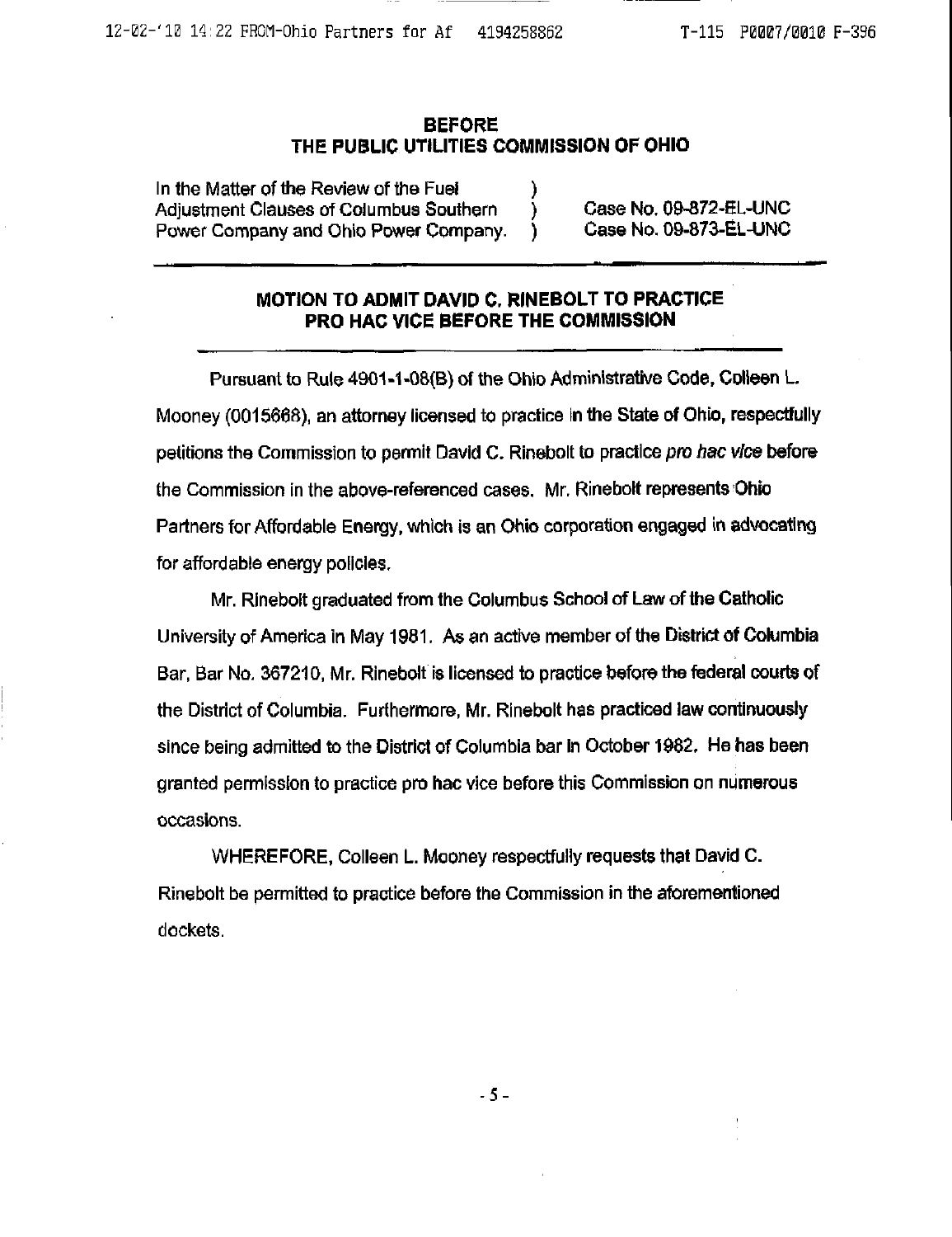Respectfully submitted.

DCR  $00n$ oonen

Colleen L. Mooney Ohio Partners for Affordable Energy 231 West Lima Street Findlay, OH 45840 Telephone: (419)425-8860 FAX; (419) 425-8862 cmoonev2{@columbus.rr.com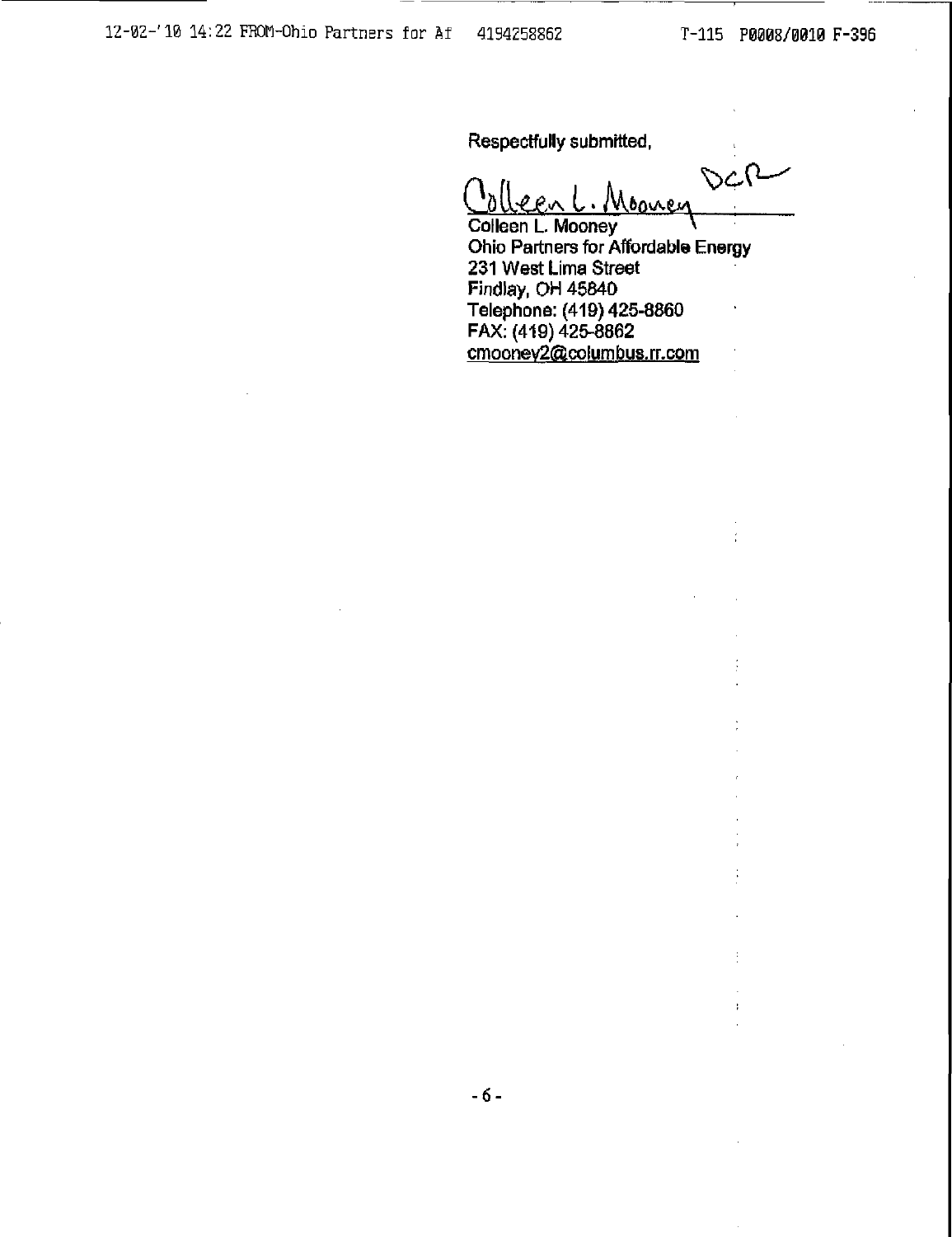### CERTIFICATE OF SERVICE

1 hereby certify that a copy of the foregoing Motion to Intervene and

Memorandum of Support and Motion to Practice Pro Hac Vice was served by regular

U.S. Mail upon the following parties Identified below in this case on this 2rid day of

December 2010.

Rinebolt

Steven T. Nourse Selwyn Dias American Electric Power 1 Riverside Plaza, 29<sup>th</sup> Floor Columbus, Ohio 43215 stnourse@aep.com dconway@porterwright.com

Thomas W. McNamee Attorney General's Office Public Utilities Commission Section 180 E. Broad Street,  $6<sup>th</sup>$  Floor Columbus. Ohio 43215-3793 thomas.mcnamee@puc.state.oh.us sarah.parrot@puc.state.oh.us

David F. Boehm Michael L. Kurtz Boehm, Kurtz & Lowry 36 East Seventh Street, Suite 1500 Cincinnati, Ohio 45202 [dboehm@BKLlawfirm.com](mailto:dboehm@BKLlawfirm.com)  mkurtz@BKLlawfirm.com

Richard L. Sites Ohio Hospital Association 155 East Broad Street, 15<sup>th</sup> Floor Columbus, Ohio 43215-3620 ricks@ohanet.org

 $\overline{I}$ 

Maureen R. Grady Melissa Yost Office of Ohio Consumers' Counsel 10 W. Broad Street, 18<sup>th</sup> Floor Columbus, Ohio 43215-3485 [gradv@occ.state.oh.us](mailto:gradv@occ.state.oh.us)  [vost@occ.state.oh.us](mailto:vost@occ.state.oh.us) 

Samuel C.Randazzo Joseph M. Clark McNees Wallace & Nurick 21 East State Street, 17th Floor Columbus, Ohio 43215 [sam@mwncmh.com](mailto:sam@mwncmh.com) [jclark@mwncmh.com](mailto:jclark@mwncmh.com)

Thomas J. O'Brien Bricker & Eckler 100 South Third Street Columbus. Ohio 43215-4291 tobrien@bricker.com

Michael R. Smalz Ohio Poverty Law Center 555 Buttles Avenue Columbus. Ohio 43215 msmalz@ohiopovertylaw.org [lmaskovvak@QhiQpovertvlaw.ora](mailto:lmaskovvak@QhiQpovertvlaw.ora)